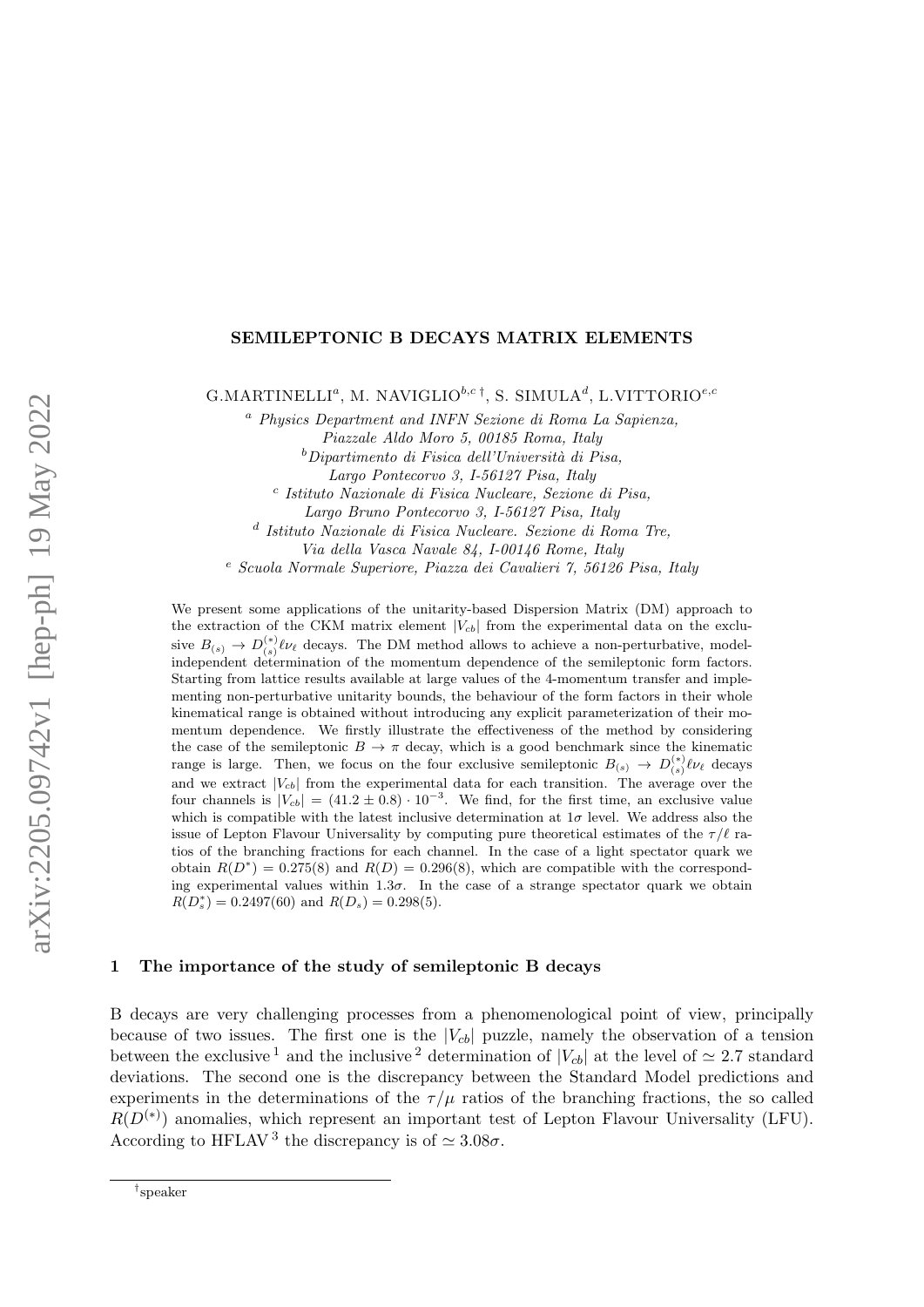## 2 The Dispersive Matrix Method

Having these two issues, we need to investigate their nature more deeply. In this sense, it is fundamental to improve the precision with which we compute the form factors entering the hadronic matrix elements. Thus, we introduced a new method, the so called Dispersive Matrix  $(DM)$  method <sup>[4](#page-3-3)</sup> based on an existing work <sup>[5](#page-3-4)</sup>, whose main features we briefly recall here. Let us consider a generic form factor,  $f(t)$ , entering the hadronic matrix element of a generic  $B \rightarrow$  $Y^{(*)}\ell\nu_{\ell}$  decay, where Y is generic a meson. Once the following quantities are given, namely

- 1. The values of momentum transfer  $t_1, ..., t_N$  at which the form factor f have been computed (e.g. on the lattice),
- 2. the correspondent  $f_1, ..., f_N$  values of the form factors in that points,
- 3. the susceptibility  $\chi$  that are computed on the lattice <sup>[4](#page-3-3),[6](#page-3-5)</sup>,

then the properties of the method allow us to find bounds on the value of the form factor at a generic value of the momentum transfer. In particular, by defining  $z_1, ..., z_N$  where  $z(t) =$  $\sqrt{t+1}$  $\frac{t_+ - t_-}{t_+ - t_-} - 1$  $\frac{\sqrt{t_+ - t_-}}{\sqrt{\frac{t_+ - t_-}{t_+ - t_-}} + 1}$  with  $t_{\pm} = (m_B \pm m_Y)^2$ , the form factor in the point z is bounded by unitarity,

analyticity and crossing symmetry to be inside the interval

$$
\beta(z) - \sqrt{\gamma(z)} \le f(z) \le \beta(z) + \sqrt{\gamma(z)}\tag{1}
$$

where

$$
\beta(z) \equiv \frac{1}{\phi(z)d(z)} \sum_{j=1}^{N} \phi_j f_j d_j \frac{1 - z_j^2}{z - z_j}, \qquad \gamma(z) \equiv \frac{1}{1 - z^2} \frac{1}{\phi^2(z)d^2(z)} (\chi - \chi_{DM}), \tag{2}
$$

<span id="page-1-0"></span>
$$
\chi_{DM} = \sum_{i,j=1}^{N} \phi_i f_i \phi_j f_j d_i d_j \frac{(1 - z_i^2)(1 - z_j^2)}{1 - z_i z_j}.
$$
\n(3)

Here,  $d(z) \equiv \prod_{m=1}^{N} (1 - zz_m)/(z - z_m)$ ,  $d_j \equiv \prod_{m \neq j=1} (1 - z_j z_m)/(z_j - z_m)$  and the  $\phi_j \equiv \phi(z_j)$ are the values of the kinematical function appropriate for the given form factor<sup>[7](#page-3-6)</sup> containing the contribution of the resonances below the pair production threshold  $t_{+}$ . The obtained band of values represents the results of all possible BGL fits satisfying unitarity by construction and passing trough the known points. The results do not rely on any assumption about the functional dependence of the form factors on the momentum transferred. Then, in this sense, they are model independent. Furthermore, the method is entirely based on first principles, the susceptibilities are non perturbative and we do not have series expansions.

#### 3 The effectiveness of the method: an illustrative example

As an example that fully illustrates the effectiveness of the method, we discuss the case of the reconstruction of the form factors entering the semileptonic  $B \to \pi$  matrix element <sup>[8](#page-3-7)</sup>. The Figure [1](#page-1-0) shows the bands, covering the whole kinematic range, obtained using as inputs only the red (RBC/UKQCD)<sup>[9](#page-3-8)</sup> and the blue (FNAL/MILC)<sup>[10](#page-3-9)</sup> points. These results show that the DM method allows to make predictions in the whole kinematical range with a quality comparable to the one obtained by the direct calculations, even if only a quite limited number of input lattice data are used. The bands are completely theoretical and come from a non-perturbative and model independent analysis, since no truncated z-expansion are present and no perturbative bounds are used. The method allows us to keep theoretical calculations and experimental data well separated in our analysis, since we do not want to introduce any bias that affects the shape of the form factors.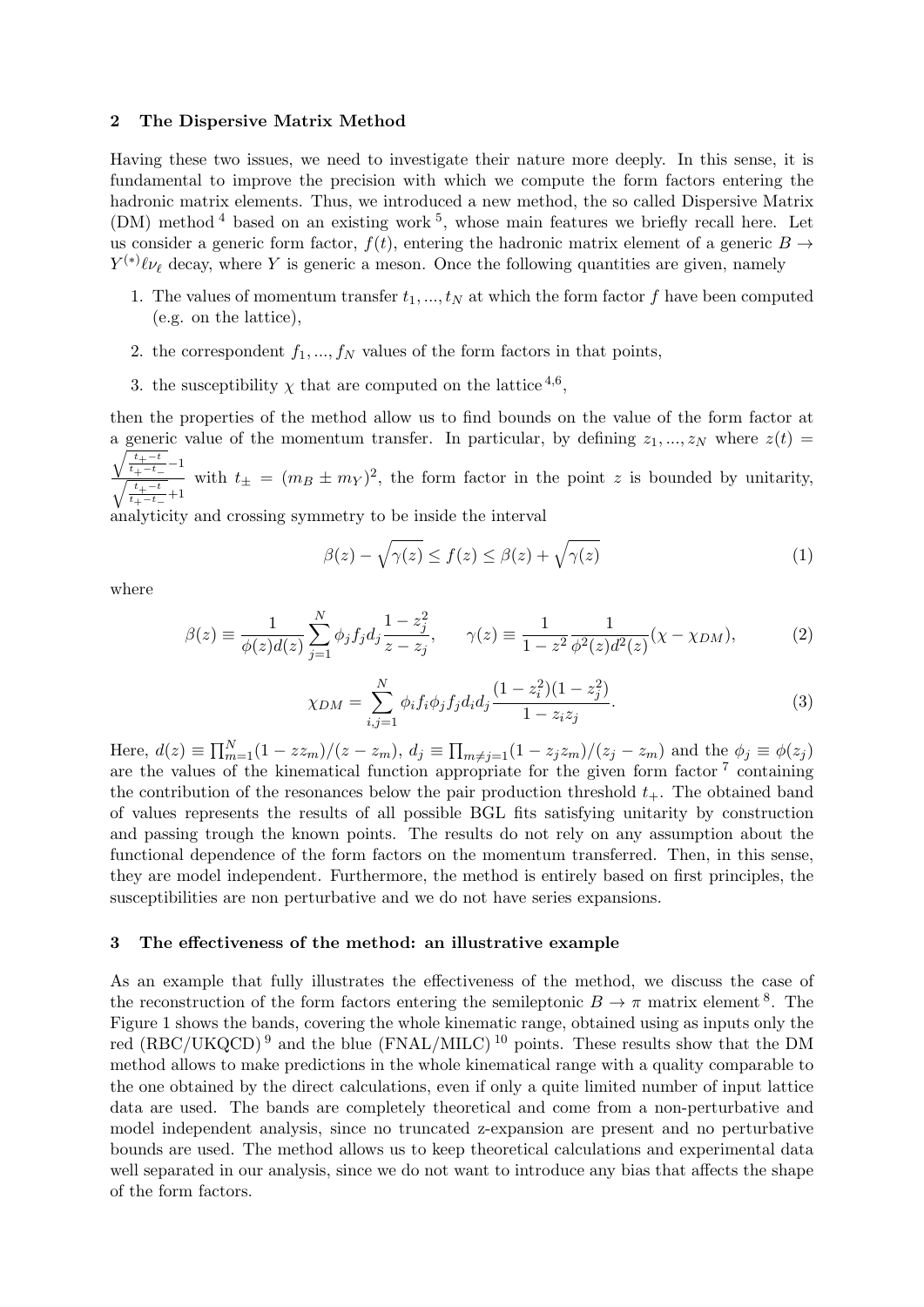

Figure 1 – The DM bands for the form factors entering the hadronic matrix element of the semileptonic  $B \to \pi$ decay. Note that the only inputs used to build these bands are respectively the red (RBC/UKQCD) and blue (FNAL/MILC) points.

## <span id="page-2-0"></span>4 Main results

At this point we adopted the DM method to analyse the semileptonic  $B_{(s)} \to D_{(s)}^{(*)}$  $\int_{(s)}^{(*)}$  decays  $^{11,12,13}$  $^{11,12,13}$  $^{11,12,13}$  $^{11,12,13}$  $^{11,12,13}$  $^{11,12,13}$  $^{11,12,13}$ . As in the  $B \to \pi$  case, the method allows us to extract the relevant hadronic FFs in the whole kinematic range using only LQCD results available at large values of the 4-momentum transfer without making any assumption on their momentum dependence. The experimental data are never used to constraint the shape of the FFs but only to extract a determination of  $|V_{cb}|$ . This allows us also to extract pure theoretical estimates of  $R(D)$  and  $R(D^*)$ . In Table [1](#page-2-0) we show the DM results for  $|V_{cb}|$  for different channels and the correspondent average. As can be seen, for the first time there is an indication of a sizable reduction of the  $|V_{cb}|$  puzzle. In Table [2,](#page-2-0) moreover we show our fully theoretical results for LFU and polarization observables. It can be observed also in this case that, for the first time, the  $R(D^*)$  anomaly results to be lighter than the 2.5 $\sigma$  discrepancy stated by HFLAV<sup>[3](#page-3-2)</sup>. Our findings are graphically collected in Figure [2,](#page-2-0) where it is also presented the estimate of  $|V_{ub}|^{14}$  $|V_{ub}|^{14}$  $|V_{ub}|^{14}$ .



Figure 2 – The left panel shows the DM values of  $|V_{ub}|$  and  $|V_{cb}|$  compared with the last results of the FLAG report. The right panel shows the pure theoretical estimates of the ratios  $R(D^{(*)})$  compared with the latest averages of HFLAV.